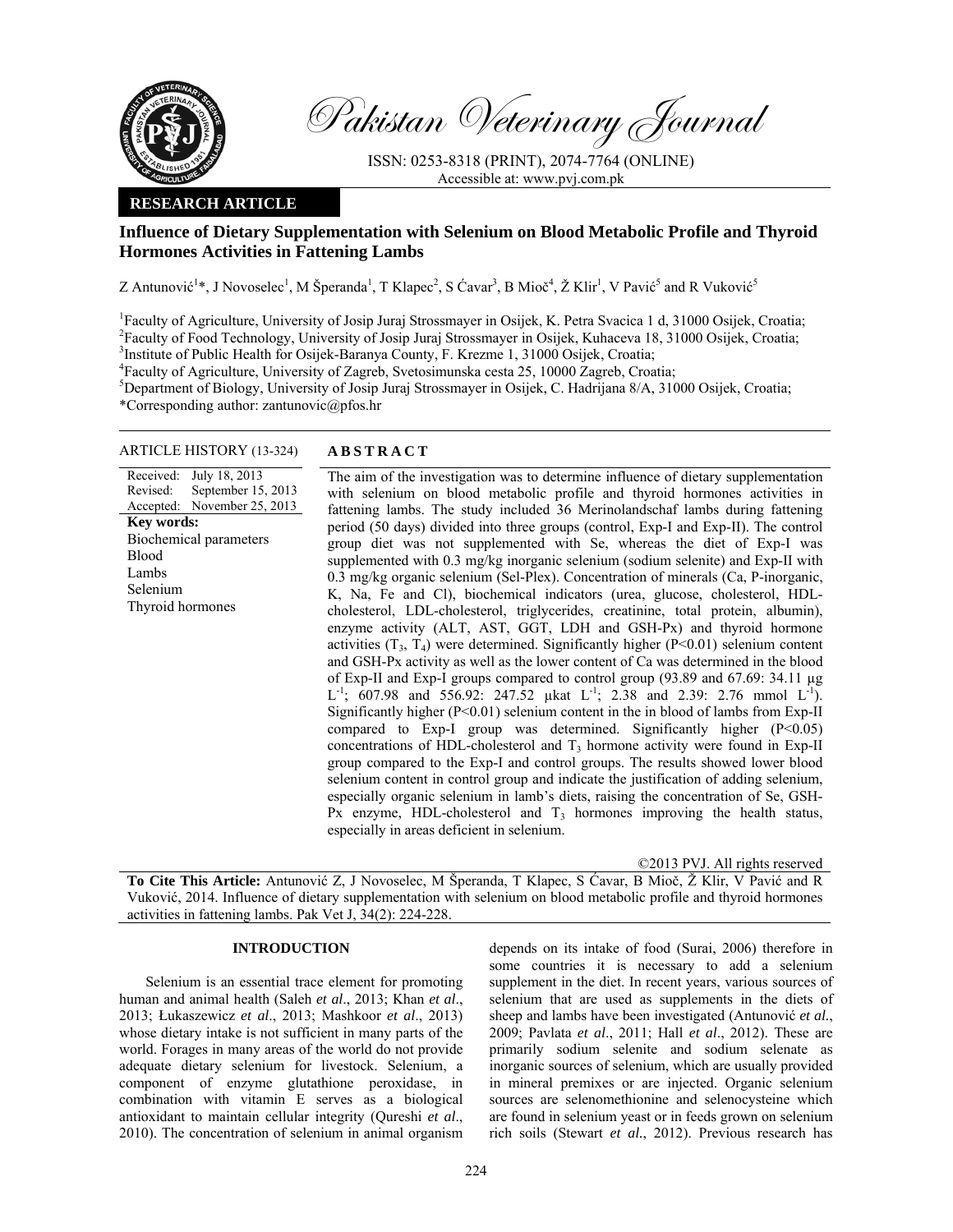shown better bioavailability and utilization of organic selenium in the body (Pavlata *et al*., 2011; Hall *et al*., 2012). Very few studies were carried out with sheep and lambs which indicate the metabolic profile and thyroid hormone activity when feeding with different selenium supplementation diets. Previous studies have usually included the determination of only a small number of blood parameters involved in determining the effects of addition of selenium in the diets of sheep and lambs (Faixova *et al*., 2007; Steen *et al*., 2008). However, the addition of selenium in the diets of animals may cause certain metabolic changes that may affect their productivity and health status (Salman *et al*., 2013). Therefore, more blood parameters in blood have to be incorporated in research with aim to get overall information about metabolic path and influence of selenium supplement in the lamb´ diet. The aim of the investigation was to determine influence of dietary supplementation with selenium on blood metabolic profile and thyroid hormones activities in fattening lambs.

#### **MATERIALS AND METHODS**

The study included 36 Merinolandschaf lambs during fattening period (50 days). Lambs were divided into three groups depending on dietary treatments with 12 lambs. Lambs were an average age of 60 days, healthy and in good condition. Lambs were fed with feed mixture (16% CP; 11.25 MJ NEL  $\text{kg}^{-1}$ , 0.069 mg  $\text{kg}^{-1}$  Se) and meadow hay (10% CP, 4.3 MJ NEL kg-1, 0.0041 mg kg-1 Se) *ad libitum*. The control group diet was not supplemented with Se, whereas the diet of the experimental group I (Exp-I) was supplement with  $0.3 \text{ mg kg}^{-1}$  of inorganic selenium (sodium selenite), and experimental group II (Exp-II) with 0.3 mg kg<sup>-1</sup> of organic selenium (Sel-Plex<sup>TM</sup>, Alltech Inc.). In the beginning and the end of the experiment there were no significant differences in body weights of lambs depending on dietary treatments (control group: 18.51 and 33.66 kg; Exp-I group: 18.56 and 34.22 kg; Exp-II group: 18.60 and 34.43 kg).

The blood was collected on the  $50<sup>th</sup>$  day of fattening from the jugular vein (10mL) into the vacuum tubes Venoject® (Venoject®, Sterile Terumo Europe, Leuven, Belgium) and with EDTA (ethylenediamine tetra-acetic acid) which were kept in a water bath at 37<sup>º</sup> C. Afterwards serum was isolated by a 10-minute centrifugation (3000 revolutions/min) and frozen at -20ºC until assayed. Concentrations of minerals (Ca, P, K, Na, Fe and Cl), biochemical parameters (urea, glucose, cholesterol, HDLcholesterol, LDL-cholesterol, triglycerides, creatinine, total protein and albumin) and enzyme activity (ALT, AST, GGT and LDH) were determined with Olympus System Reagents (OSR), manufactured and distributed by Olympus Diagnostic GmbH (Irish Branch), Lismeehan, Ireland, manufactured for Olympus Diagnostic GmbH, Hamburg, using Olympus AU 600 apparatus. Serum for determination of selenium was diluted (1+4) with 0.2% solution of Triton X-100 (Merck). The concentration of total selenium in serum of lambs was determined by atomic absorption spectrometry, graphite technique (GFAAS) on the apparatus Analyst 800/Zeeman (Perkin-Elmer) with the addition of Pd and Mg  $(NO<sub>3</sub>)<sub>2</sub>$  and matrix modifier (Pizent *et al.*, 1999). The concentration was

determined by standard addition method. Accuracy of the method was checked by determining the reference serum sample (Seronorm, Trace Elements in Serum, Sero AS, Billingstad, Norway). GSH-Px (glutathione peroxidase) was determined in whole blood of lambs with commercial "Ransel" kit (Randox Laboratories Ltd, London, UK). Method for determination of GSH-Px is based on catalytic oxidation of glutathione by cumen hydroxide peroxide, and for reading is used spectrophotometer UV/VIS JENWAY 6305. Concentrations of total  $T_3$  and  $T_4$  in blood serum were determined by means of duplicate determinations using commercial kits for clinical use in humans (Abbott Laboratories, Abbot Park 60064 IL, USA) by Imx-Abbott immunoanalyzer (AIA; IMX System ser. No. 21482, 04660103). Methods for determination of  $T_3$  and  $T_4$  were Microparticle Enzyme Immunoassay (MEIA) and Fluorescence Polarization Immunoassay (FPAI). Sensitivity of the assay was less than 0.4 nmol  $L^{-1}$  (T<sub>3</sub>) and 12.8 nmol  $L^{-1}$  (T<sub>4</sub>). Mean recovery rates were 98.6%.

The results between groups were statistically evaluated by using ANOVA procedure (SAS 9.3). Differences were considered as significant at the level of 0.05 or less. The means and theirs standard deviation and standard errors were also calculated.

### **RESULTS**

At the end of the experiment there were nonsignificant differences in body weights of fattening lambs depending on dietary treatments with selenium. Daily gains of lambs were 303, 313 and 317g in control, Exp-I and Exp-II group, respectively.

Influence of dietary supplementation with selenium on blood content of minerals and biochemical parameters in lambs (Table 1 and 2) showed no significant variation compared to physiological values, expect higher concentration of P-inorganic, urea and triglycerides as well as slightly lower Ca and cholesterol concentration in experimental groups. In the lamb blood of the experimental groups (Exp-I and Exp-II) fed with feed mixture supplementation with selenium (inorganic and organic sources) significantly higher (P<0.01) Se content and lower Ca content was found compared to control group. Results from Exp-II group presented significantly (P<0.01) higher content of Se compared to Exp-I group.

Exp-II group of lambs showed significantly higher concentrations of HDL-cholesterol compared to control and Exp-I groups. A similar trend, but no significant difference  $(P>0.05)$  was found for concentrations of triglycerides and total cholesterol. The higher concentration of urea and triglycerides and lower cholesterol concentration in blood of lambs showed moderate effect of dietary supplementation with selenium on the metabolism of fats. The Exp-II group of lambs fed with the addition of organic selenium showed significantly higher concentration of HDL-cholesterol compared to lambs of control and Exp-I groups in blood serum of lambs. A similar trend, but no significant difference was found for concentrations of triglycerides and total cholesterol.

Enzyme activity in the blood of lambs did not significantly differ depending on the dietary supplementation with selenium, except for GSH-Px that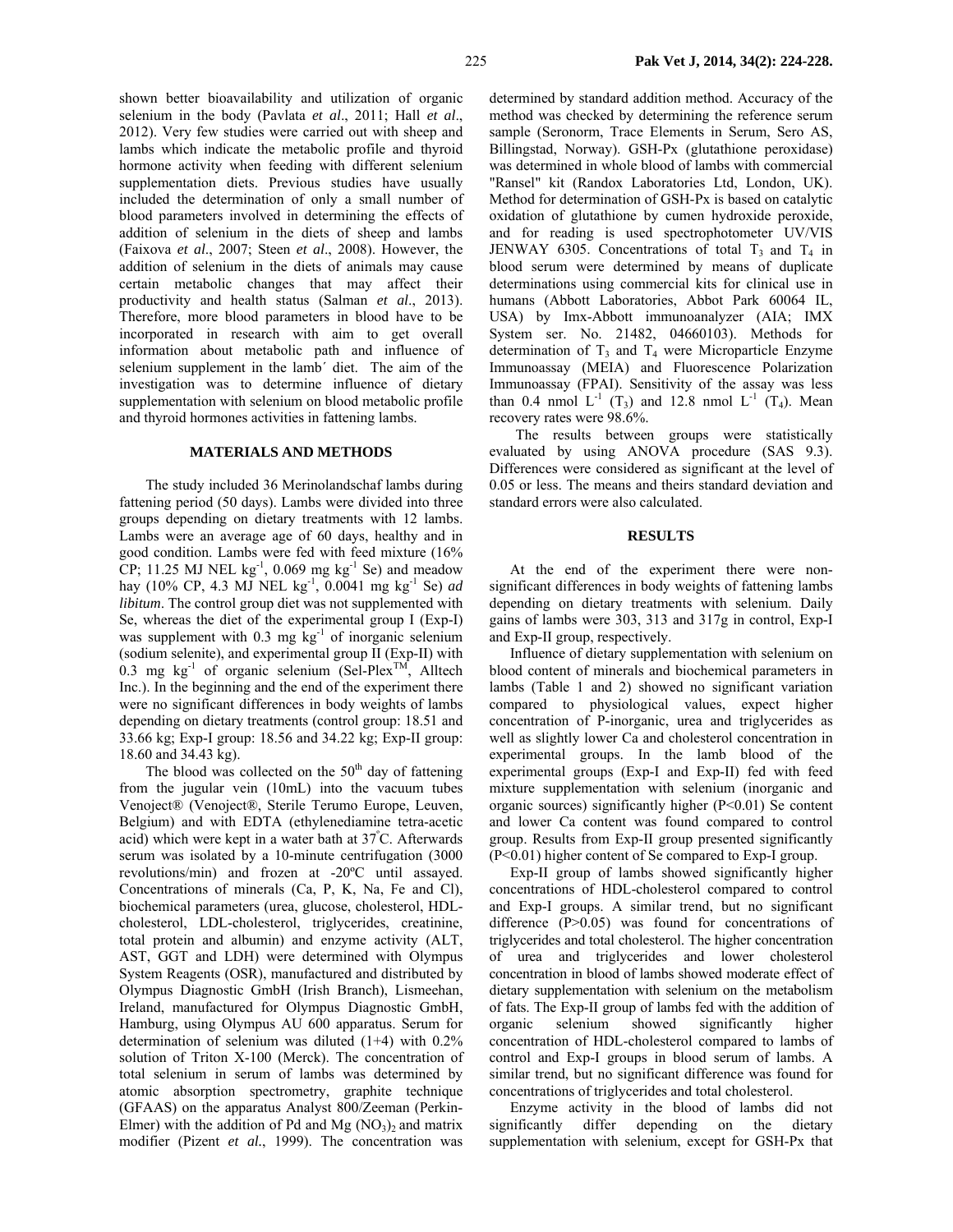**Table 1:** Serum values (mean±SD) of mineral content in lamb

| Minerals                  |                                | Groups                         |                           |                        |
|---------------------------|--------------------------------|--------------------------------|---------------------------|------------------------|
|                           | Control                        | Exp-I                          | Exp-II                    | [Lepherd et al., 2009] |
| $Ca \ (mmol L')$          | $2.76 \pm 0.54$                | $2.39 \pm 0.66^8$              | $2.38\pm0.68^{\,B}$       | 2.42-2.92              |
| $P$ (mmol $L^{-1}$ )      | $4.04 \pm 0.25$                | $3.77 \pm 0.69$                | $4.12 \pm 0.40$           | $1.88 - 3.34$          |
| K (mmol $L^{-1}$ )        | $4.54 \pm 1.43$                | $4.49 \pm 0.91$                | $4.90 \pm 1.25$           | 4.40-5.90              |
| Na (mmol $L^{\prime}$ )   | $133.61 \pm 37.45$             | $135.81 \pm 28.94$             | $142.37 \pm 33.05$        | 142.00-152.00          |
| $Cl$ (mmol $L^{-1}$ )     | $103.00 \pm 17.26$             | $100.56 \pm 17.30$             | $103.74 \pm 21.37$        | 95.00-103.00           |
| Fe ( $\mu$ mol $L^{-1}$ ) | 35.19±17.91                    | 29.92±17.78                    | 28.82±14.44               | 29.70-39.70            |
| Se $(\mu g L^{-1})$       | $34.11 \pm 16.34$ <sup>A</sup> | $67.69 \pm 20.23$ <sup>B</sup> | $93.89 \pm 15.07^{\circ}$ | > 30 <sup>2</sup>      |

A, B, C-(P<0.01), 'Kaneko et al. (2008), <sup>2</sup>Puls (1994)-critical levels. In Exp-I and Exp-II diet supplemented with inorganic and organic selenium, respectively.

**Table 2:** Serum (mean±SD) of biochemical indicators of lambs

| <b>Indicators</b>                                                                              | Groups                         |                              |                             | Reference                |
|------------------------------------------------------------------------------------------------|--------------------------------|------------------------------|-----------------------------|--------------------------|
|                                                                                                | Control                        | Exp-I                        | Exp-II                      | values*                  |
| Glucose (mmol $L^{-1}$ )                                                                       | $4.81 \pm 0.63$                | $4.42 \pm 0.99$              | $4.58 \pm 0.85$             | 2.70-4.80                |
| Urea (mmol $L^{-1}$ )                                                                          | $9.56 \pm 1.71$                | $8.81 \pm 1.79$              | $9.42 \pm 1.45$             | $5.00 - 9.10$            |
| Kreatinin (mmol $L^{-1}$ )                                                                     | $62.25 \pm 6.98$               | $60.80 \pm 7.26$             | $64.00 \pm 7.52$            | 35.00-64.00              |
| Total proteins $(g L^{-1})$                                                                    | $59.73 \pm 14.03$              | 53.97±14.96                  | $53.43 \pm 16.59$           | 51.00-64.00              |
| Albumine $(g L^{-1})$                                                                          | 32.60±1.22                     | 31.96±0.76                   | 33.46±1.59                  | 30.00-37.00              |
| Triglyceride (mmol L <sup>-1</sup> )                                                           | $0.28 + 0.08$                  | $0.26 \pm 0.15$              | $0.30 \pm 0.16$             | $0.0 - 0.2$ <sup>1</sup> |
| Cholesterol (mmol L-1)                                                                         | l.28±0.03                      | 1.21±0.40                    | 1.30±0.48                   | $1.35 - 1.97$            |
| HDL-cholesterol (mmol L-1)                                                                     | $0.65 \pm 0.16^a$              | $0.67 \pm 0.13$ <sup>a</sup> | $0.75 \pm 0.13^b$           |                          |
| LDL-cholesterol (mmol $L^{-1}$ )<br>$\frac{1}{2}$<br>$\mathbf{1}$<br>(0.000, 0.001)<br>(0.000) | $0.48 + 0.25$<br>(0.0001)<br>- | $0.45 \pm 0.55$<br>-<br>     | $0.48 \pm 0.25$<br>$\cdots$ | ۰                        |

\*Lepherd et al. (2009); a, b-(P<0.05), 1 Kaneko et al. (2008). In Exp-I and Exp-II diet supplemented with inorganic and organic selenium, respectively.

ranged according to reference values (Table 3). In control group lambs had the highest activity of the most of examined enzymes, which was on the upper limit of physiological values. The opposite trend was observed only for the GSH-Px, that showed significantly higher activity  $(P<0.01)$  in the lambs blood from experimental groups (Exp-I and Exp-II) compared to the control group. Influence of different dietary supplementation with selenium on blood activities of thyroid hormones in lambs (Table 4) showed no significant variation compared to physiological values. Activity of thyroid hormones was different in the blood of lambs from experimental groups fed different sources of selenium. In fact, there was a significantly higher (P<0.05) activity of  $T_3$  in the blood of Exp-II group fed with addition of organic compared to Exp-II and control groups of lambs.

## **DISCUSSION**

At the end of the experiment there were nonsignificant differences in body weights of fattening lambs depending on dietary treatments with selenium. The reason for that could be due to fact that lambs in control group had only lack of Se in blood, and not deficient of selenium, resulting in similar body weight. Similar results were obtained by Johansson *et al*. (1990) and Dominguez-Vara *et al*. (2009).

Dietary supplementation with selenium showed no significant variation in blood content of minerals and biochemical indicators in lambs compared to physiological values (Kaneko *et al*., 2008; Lepherd *et al*., 2009). Higher concentration of P-inorganic, urea and triglycerides in all groups as well as slightly lower Ca and cholesterol concentrations in experimental groups were determined. Higher P concentration in lambs´ blood serum may be associated with age. It is known that lambs have a higher P concentration in the blood in comparison with adult sheep, because it decreases as age of lambs progress (Antunović *et al.*, 2005). The determined higher levels of selenium in the lambs´ blood of experimental

groups fed with selenium supplementation indicate the need for addition of selenium in the diets because in control group it was on the lower limit according to reference values. Above mentioned indicates that the level of selenium in the body depends on its content in the diets observed by Cristaldi *et al*. (2005). According to previous studies (Pavlata *et al*., 2011; Hall *et al*., 2012) it is more efficient to utilize organic sources of selenium compared to inorganic, as demonstrated in the present study as well. In generally, organic selenium is absorbed and retained more readily by ruminants than inorganic selenium (Qin *et al.*, 2007). Similar results carried out in lambs found Faixova *et al.* (2007). The concentration of Ca in the trial with selenite was determined with selenite injected to sheep intramuscular by Malecki *et al.* (2002) that agrees with results from the present study. They pointed out that this concentration is probably a consequence of increased pH in the rumen of sheep due to increased activity of protozoa and cellulolytic bacteria aimed to increasing the intensity of fiber and protein degradation in the rumen, which can lead to an increase of pH value.

In the blood of Exp-II group of lambs fed with the addition of organic selenium, significantly higher concentration of HDL-cholesterol was observed compared to lambs of control and Exp-I group. Kumar *et al*. (2008) did not find significant differences in total cholesterol, total protein, albumin and globulin when adding sodium selenite in the lambs´ diet compared to group fed without the addition of selenium. In growing lambs fed with supplementation of Se, Zn and vitamin E caused increasing of HDL fraction in blood plasma (Gabryszuk *et al*., 2007). Shinde *et al.* (2009) also found significantly higher content of HDL-cholesterol in buffalo calves fed with the addition of selenium (sodium selenite) compared to those without added selenium. Authors reported that this is probably the reason of Se essentiality maintaining the integrity of the pancreas, therefore effective digestion and absorption of fats.

Lambs of control group had the highest activity of the most examined enzyme, which was on the upper limit of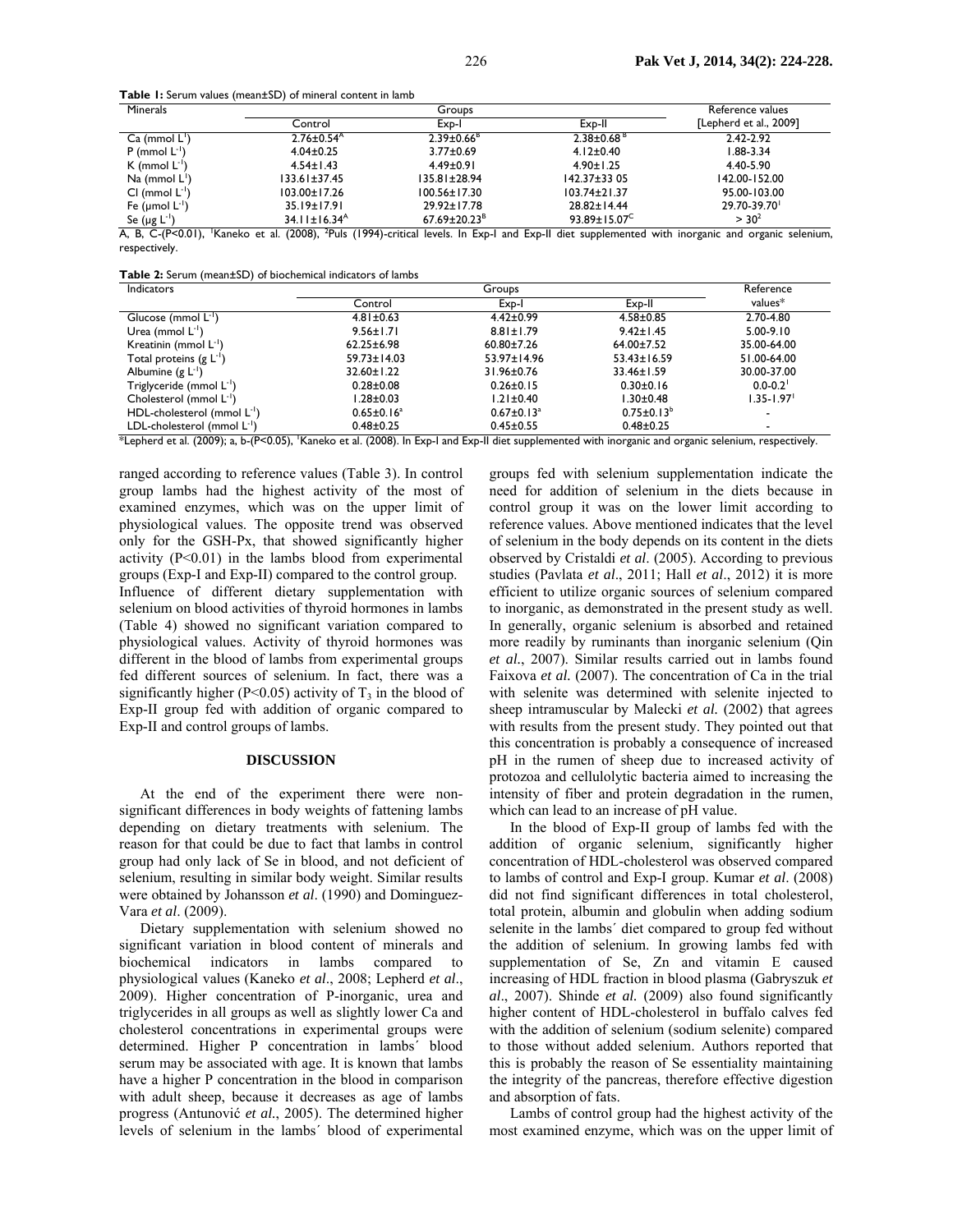**Table 3:** Serum enzymes (mean±SD) activities in lambs

| <b>Enzymes</b>                                              | Groups                                                                      |                                                      |                                                                     | Reference          |
|-------------------------------------------------------------|-----------------------------------------------------------------------------|------------------------------------------------------|---------------------------------------------------------------------|--------------------|
|                                                             | Control                                                                     | Exp-l                                                | Exp-II                                                              | values*            |
| AST $(U L-1)$                                               | $143.77 + 58.60$                                                            | $105.83 \pm 36.65$                                   | 38.08±55.87                                                         | 83.00-140.00       |
| ALT $(U L1)$                                                | $20.69 + 9.23$                                                              | $15.58 \pm 6.72$                                     | $12.58 \pm 7.82$                                                    | $6.00 - 20.00$     |
| GGT (UL <sup>1</sup> )                                      | 71.90±19.55                                                                 | 73.33±17.46                                          | 73.61±26.87                                                         | 56.00-110.00       |
| ALP $(U L1)$                                                | 487.40±122.76                                                               | 432.33±125.94                                        | 465.25±198.97                                                       | $184 - 627^2$      |
| LDH $(U L-1)$                                               | $435.25 \pm 110.11$                                                         | 363.80±176.59                                        | $415.80 \pm 113.18$                                                 | 238.00-440.00      |
| $GSH-Px$ ( $\mu$ kat $L^{-1}$ )<br>$\frac{1}{2}$<br>(0.000) | $247.52 \pm 34.10^{\circ}$<br>$(0.000)$ $\sqrt{25}$<br>$R \left( R \right)$ | 556.92±70.68 <sup>B</sup><br>$\sim$ $(0.000)$ $\sim$ | $607.98 \pm 107.24$ <sup>B</sup><br>$(0.010)$ $\blacksquare$<br>. . | > 600 <sup>3</sup> |

\*Lepherd et al. (2009); A, B-(P<0.01), 'Kaneko et al. (2008), <sup>2</sup>Borjesson et al. (2000), <sup>3</sup>Pavlata et al. (2012). In Exp-I and Exp-II diet supplemented with inorganic and organic selenium, respectively.

**Table 4:** Thyroid hormones (mean±SD) activities in blood of lambs

| Hormones                                                        |                                                                  | Groups            |                              | Reference     |
|-----------------------------------------------------------------|------------------------------------------------------------------|-------------------|------------------------------|---------------|
|                                                                 | Control                                                          | Exp-I             | Exp-II                       | $values*$     |
| $T_3$ (nmol $L^{-1}$ )                                          | $1.48 \pm 0.16^a$                                                | $1.33 \pm 0.19^a$ | $1.68 \pm 0.33^b$            | $1.25 - 2.00$ |
| $T_4$ (nmol $L^{-1}$ )                                          | $102.3 \pm 16.0$                                                 | $93.8 \pm 10.3$   | $101.3 \pm 11.2$ 63.95-103.1 |               |
|                                                                 | a,b-(P<0.05); *Antunović et al. (2010). In Exp-I and Exp-II diet |                   |                              |               |
| supplemented with inorganic and organic selenium, respectively. |                                                                  |                   |                              |               |

physiological values. The opposite trend was observed for GSH-Px. Significantly higher GSH-Px activity  $(P<0.01)$ was observed in lambs from experimental groups (Exp-I and Exp-II) compared to the control group. Above mentioned indicates the lack of selenium in diet of lambs from control group. According to White and Rewell (2007) upper limit of physiological values for AST, ALT, LDH is 150 U/L, 20 U/L, and 440 U/L, respectively (Kaneko *et al.*, 2008). Reference values for GSH-Px activity in sheep blood was greater than 600  $\mu$ kat L<sup>-1</sup> of whole blood (Pavlata *et al.*, 2012). Determined lower GSH-Px activity, in relation to physiological values (Pavlata *et al.*, 2012.), may be due to influence of age considering that the reference values were observed in adult sheep. Antunović *et al*. (2009) carried out trial with lambs fed different dietary supplementation of selenium (inorganic and organic sources) resulting in significantly higher activity of the blood GSH-Px enzyme, and lower activities of ALT and LDH compared to the control group without addition of selenium. In these researches a similar trend of mentioned enzymes activity was found but differences among groups were not significant. The present study approved significantly higher activity of GSH-Px in lambs from experimental groups in comparison with control group that is in agreement with results observed by Quin *et al.* (2007), Faixova *et al.* (2007), Vignola *et al*. (2007), Juniper *et al*. (2008), and in sheep by Panev *et al*. (2013).

Influence of dietary supplementation with selenium on the blood activity of thyroid hormones in lambs of the present study showed no significant variation compared to physiological values observed by Antunović *et al.* (2010). Activity of thyroid hormones was different in lambs´ blood from experimental groups fed with different sources of selenium. There was a significantly higher activity of  $T_3$  in the blood Exp-II group of lambs compared to Exp-I and control group of lambs. Similar changes in thyroid hormone activity with addition of inorganic and organic sources of selenium in diets of lambs from Dubrovnik sheep was determined by Antunović et al. (2009), although differences were not significant. Likewise, the study by Shinde *et al*. (2009) showed significantly higher activity of  $T_3$  hormone in the blood of buffalo calves that were fed with the addition of selenium (sodium selenite), compared to those without added selenium. Explanation

may be due to fact that type I iodothyronine-5´-deiodinase is a Se dependent enzyme, which is responsible for the deiodination of  $T_4$  to  $T_3$ . Similar observations of thyroid hormone activity in lambs fed with the addition of selenium observed Bik *et al.* (1998).

**Conclusion:** Supplementation of Se in lambs´ diets could be an efficient solution for raising the concentration of Se in lambs´ blood consequently raising the GSH-Px, HDLcholesterol and  $T_3$  hormones, with small decline of Ca. The results indicate a lack of selenium in the blood of lambs by control group and the justification of adding selenium, especially organic selenium, in lambs´ diets in areas deficient in selenium.

**Acknowledgement:** This research is part of the Ministry of Science, Education and Sports of the Republic of Croatia (079-1780469-0225).

#### **REFERENCES**

- Antunović Z, Đ Senčić, M Domaćinović, M Šperanda and Z Steiner, 2005. Changes in some blood parameters associated with the age of lambs. Med Weter, 61: 61-764.
- Antunović Z, J Novoselec, T Klapec, S Čavar, B Mioč and M Šperanda, 2009. Influence of different selenium sources on performance, blood and meat selenium content of fattening lambs. Ital | Anim Sci, 8: 163-165.
- Antunović Z, J Novoselec, H Sauerwein, M Vegara and M Šperanda, 2010. Blood metabolic hormones and leptin in growing lambs. Poljoprivreda (Agriculture), 16: 29-34.
- Bik D, M Kondracki and K Niemazuk, 1998. Oral selenium supplementation and its effect on triiodothyronine and thyroxine concentration in sheep. B Vet I Pulawy, 42: 161-165.
- Borjesson DI, MM Christopher and WM Boyce, 2000. Biochemical and haematological reference intervals for free-ranging desert bighorn sheep. J Wildlife Dis, 36: 294-300.
- Cristaldi LA, RL Mcdowell, CD Buerglet, PA Davis, NS Wilkinson and FG Martin, 2005. Tolerance of inorganic selenium in wether sheep. Small Ruminant Res, 56: 205-213.
- Dominguez-Vara JA, SS Gonzalez-Munoz, JM Pinos-Rodriguez, JL Borquez, R Barcena-Gama, G Mendoza-Martinez, LE Zapata and LL Landois-Palencia, 2009. Effect of feeding sele-yeast and chromium-yeast to finishing lambs on growth, carcass characteristics, and blood hormones and metabolites. Anim Feed Sci Tech, 152: 42-49.
- Faixova Z, S Faix, L Leng, P Vaczi, Z Makova and R Szaboova, 2007. Haematological, blood and rumen chemistry changes in lambs following supplementation with Se-yeast. Acta Vet-Brno, 76: 3-8.
- Gabryszuk M, M Czauderna, A Baranowski, N Strzalkowska, A Jozwik and J Krzyzewski, 2007. The effect of diet supplementation with Se, Zn and vitamin E on cholesterol, CLA and fatty acid contents of meat and liver of lambs. Anim Sci Pap Rep, 25: 25-33.
- Hall JA, RJ van Saun, G Bobe, WC Stewart, WR Vorachek, WD Mosher, T Nichols, NE Forsberg and GJ Pirelli, 2012. Organic and inorganic selenium: I. Oral bioavailability in ewes. J Anim Sci, 90: 568-576.
- Johansson E, SO Jacobsson, J Luthman and U Lindh, 1990. The biological response of selenium in individual erythrocytes and GSH-Px in